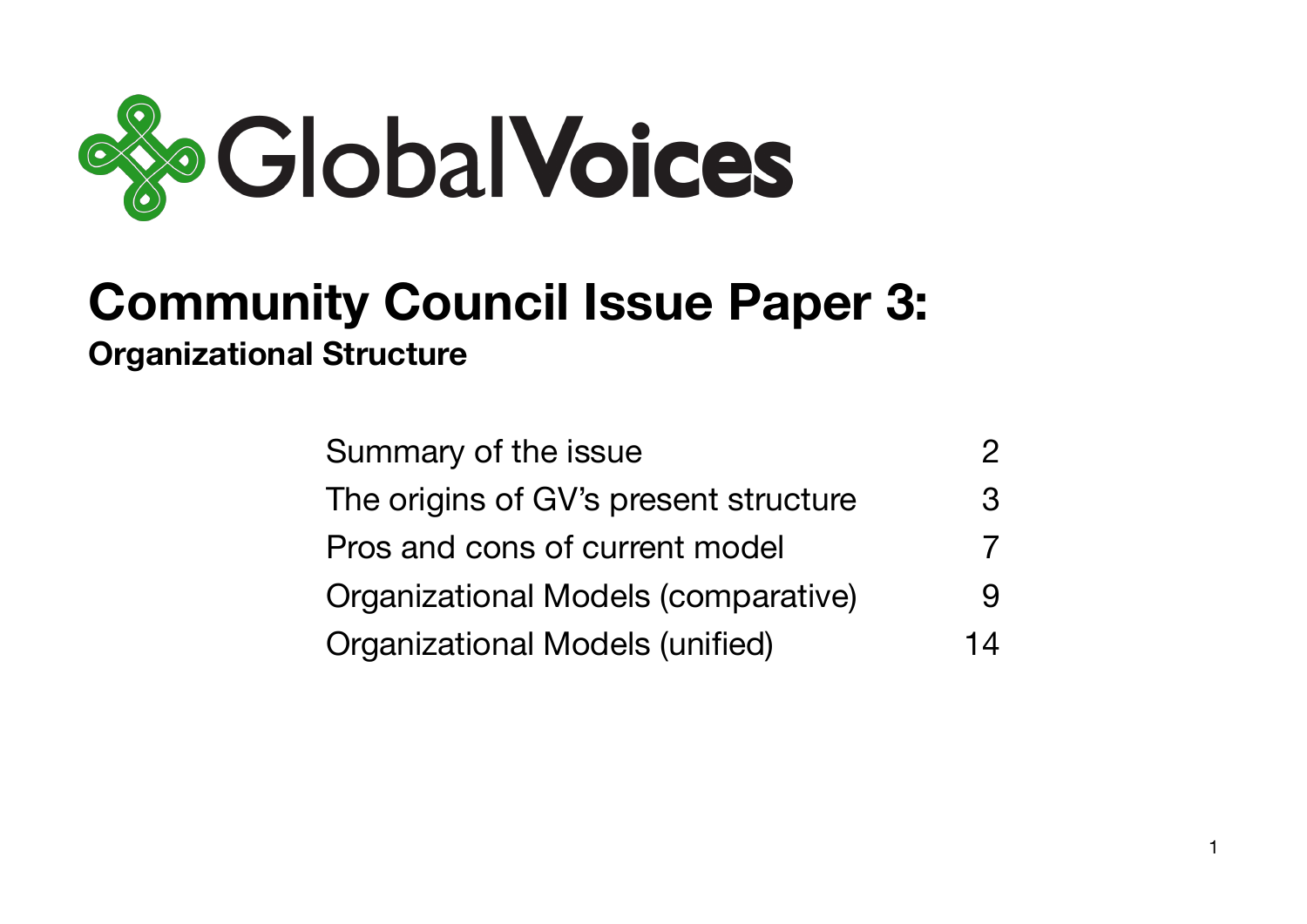## <span id="page-1-0"></span>**Summary of the issue**

Our organizational structure strongly influences what we do, how we do it, and our impact on the world. How we structure ourselves as an organization should be rooted in strategic consideration of the influence and effects we seek to have in the world. It should be an articulation of our goals and mission, and rooted in our values.

Over the last 13 years, Global Voices has evolved from a small group of volunteers to a non-profit organization with two legal entities, and multiple tiers of paid and volunteer work.

In this poll, we consider the question of decision-making and authority within Global Voices. ask: **should we decentralize decision-making and governance, or should we centralize it further?**

Whether we choose to maintain our current structure or alter it, our choices will determine where decisionmaking authority resides for our policies and activities. They will also influence the ways we grow and change, and our ability to raise and distribute funds.

As we look ahead, we ask ourselves: **when it comes to organization, which structure will best serve our values and goals and help us succeed in our efforts?**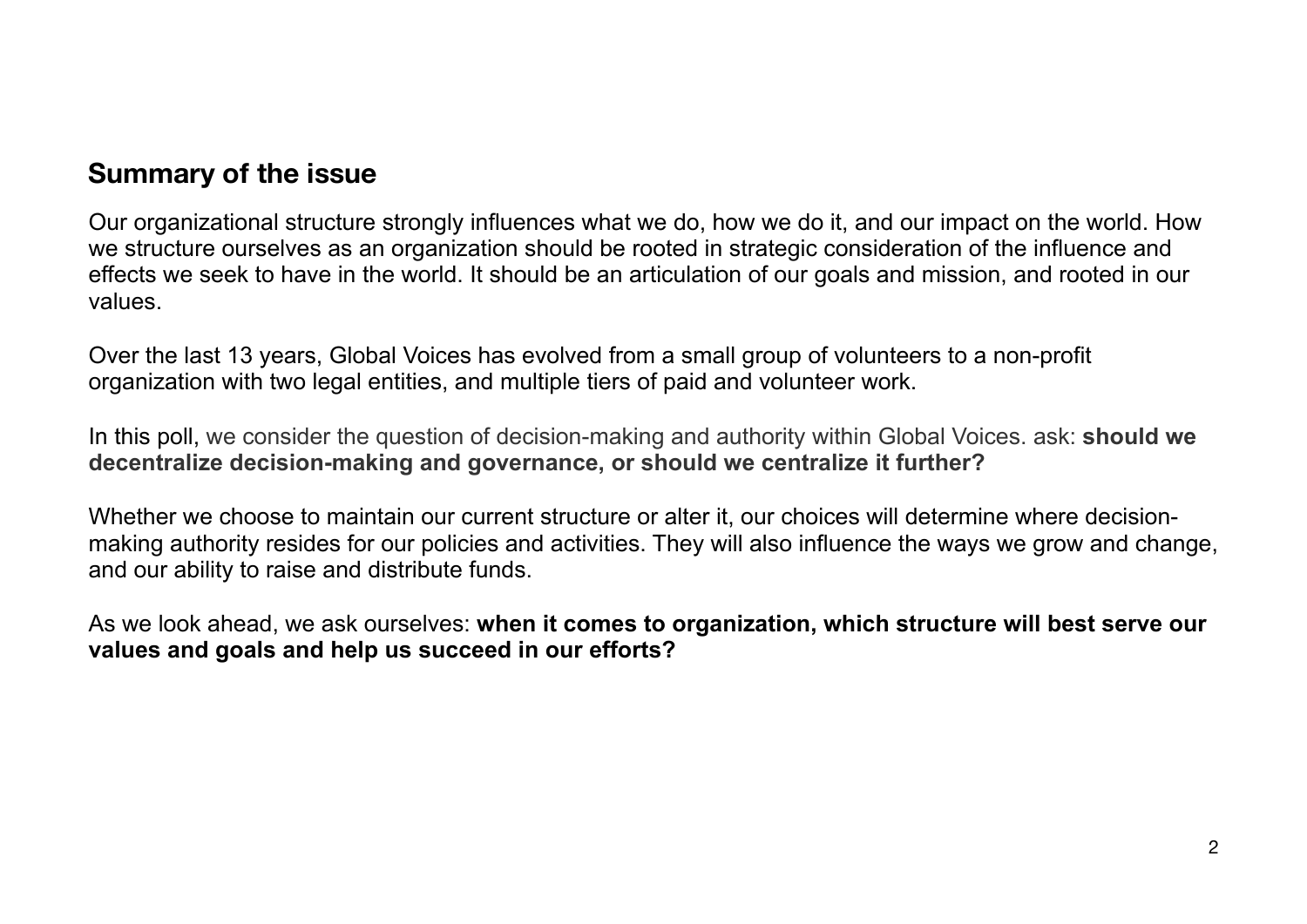### <span id="page-2-0"></span>**The origins of GV's present structure**

Our current organizational structure is designed to minimize the formal, institutional aspects of Global Voices. Our virtual, distributed nature is intended to encourage informal and organic associations throughout our community. It allows us to stay open to new influences, ideas and people.

As our community has grown in size and complexity, this approach has become both a constraint and a benefit.

Global Voices is currently organized in three tiers: legal entities and board, staff and contributors.

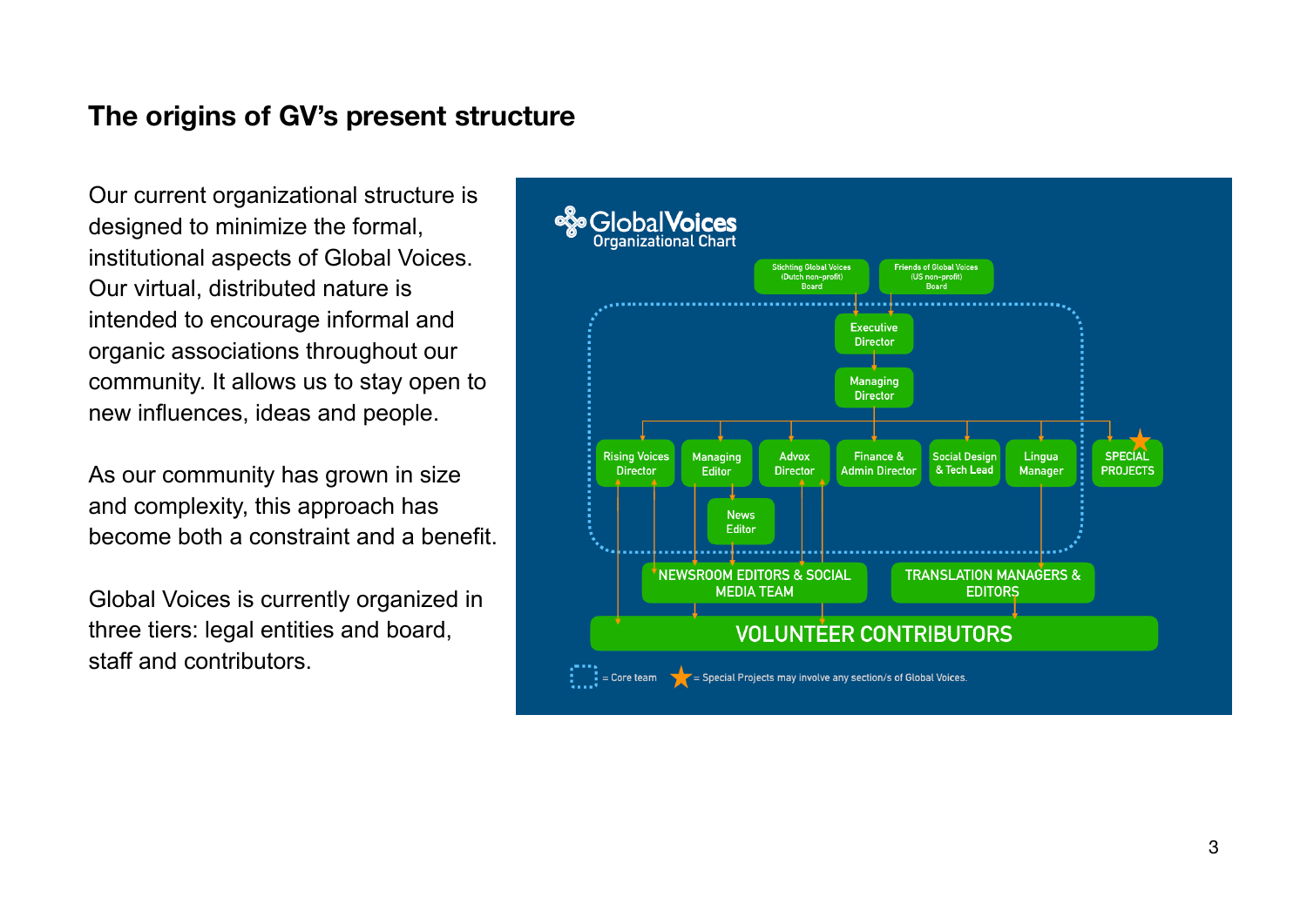**Legal entities and board:** 

Global Voices has two legal entities:

- **Stichting Global Voices**, a nonprofit based in the Netherlands, governs all Global Voices operations
- **Friends of Global Voices**, a nonprofit based in the United States, is established for fundraising purposes

Each of our legal entities has a governance board. Boards are comprised of our founders, appointed experts, and elected community members. The boards have formal authority to oversee financial, administrative and human resource policies and legal standing of Global Voices.

The board of Stichting Global Voices reviews and approves our strategies, mission and goals, and activities. This board is also responsible for hiring and oversight of our executive director.

Independent

contractors.

### **Staffing**:

Most individuals who receive funds from GV are not employees; they are independent contractors working on medium-term contracts with autonomy to manage their own schedules, accept other work, and participate in other communities. Hiring independent contractors rather than full-time employees allows us to keep "overhead" (administrative costs) relatively low. It also allows us to support and involve people living in many different countries.

#### GV Staff are:

Free to manage own schedules, accept other work, & participate in NOT employees other communities

Autonomous

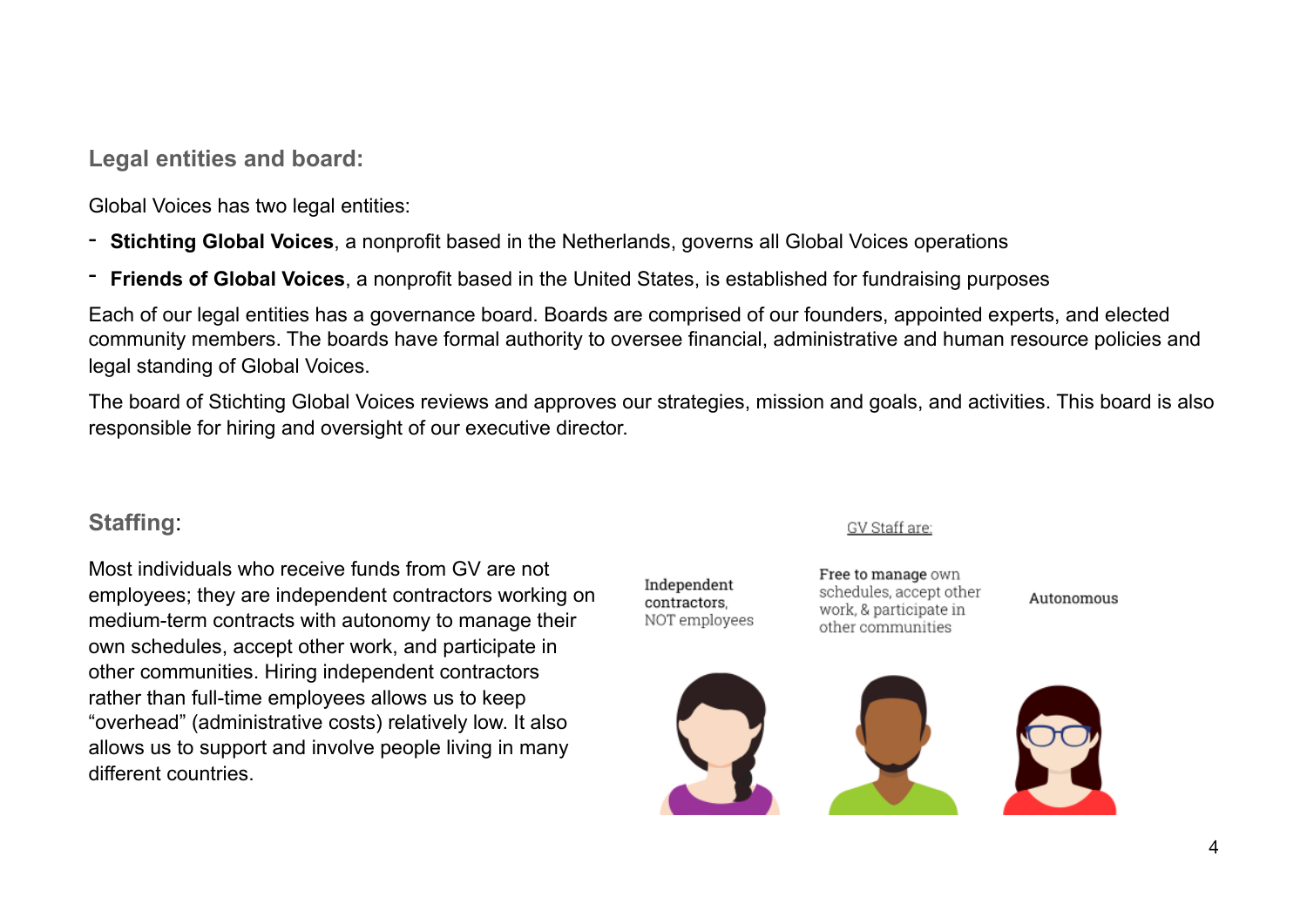### **Core team:**

Global Voices' core team is entrusted with policy-making and strategic planning in the best interest of the mission and community of GV. The core team is made up of the executive and support team and leads of sections who are central to Global Voices' mission: the Newsroom, Lingua, Advox and Rising Voices.

Most decision-making authority for organizational issues sits with the core team. These include:

*governance of the organization community support creation and direction of activities finances; administration of legal status and related matters fundraising human resources technology choice and management*

### **Regional and language team leaders:**

Within the Newsroom and Lingua, we have editors and translation managers organized by region, language, and topic (in the cases of RuNet Echo and Advox).

**Newsroom editors** are responsible for providing coverage of citizen media in their regions for global audiences, in accordance with Global Voices' editorial guidelines, organizational culture and mission. Sub-editors provide editing, verification and technical support. Newsroom editors maintain authority over the following activities:

*editorial decisions related to topics coverage and focus pursuing editorial partnerships* 

*recruiting and training new contributors organizing communications within their region or language*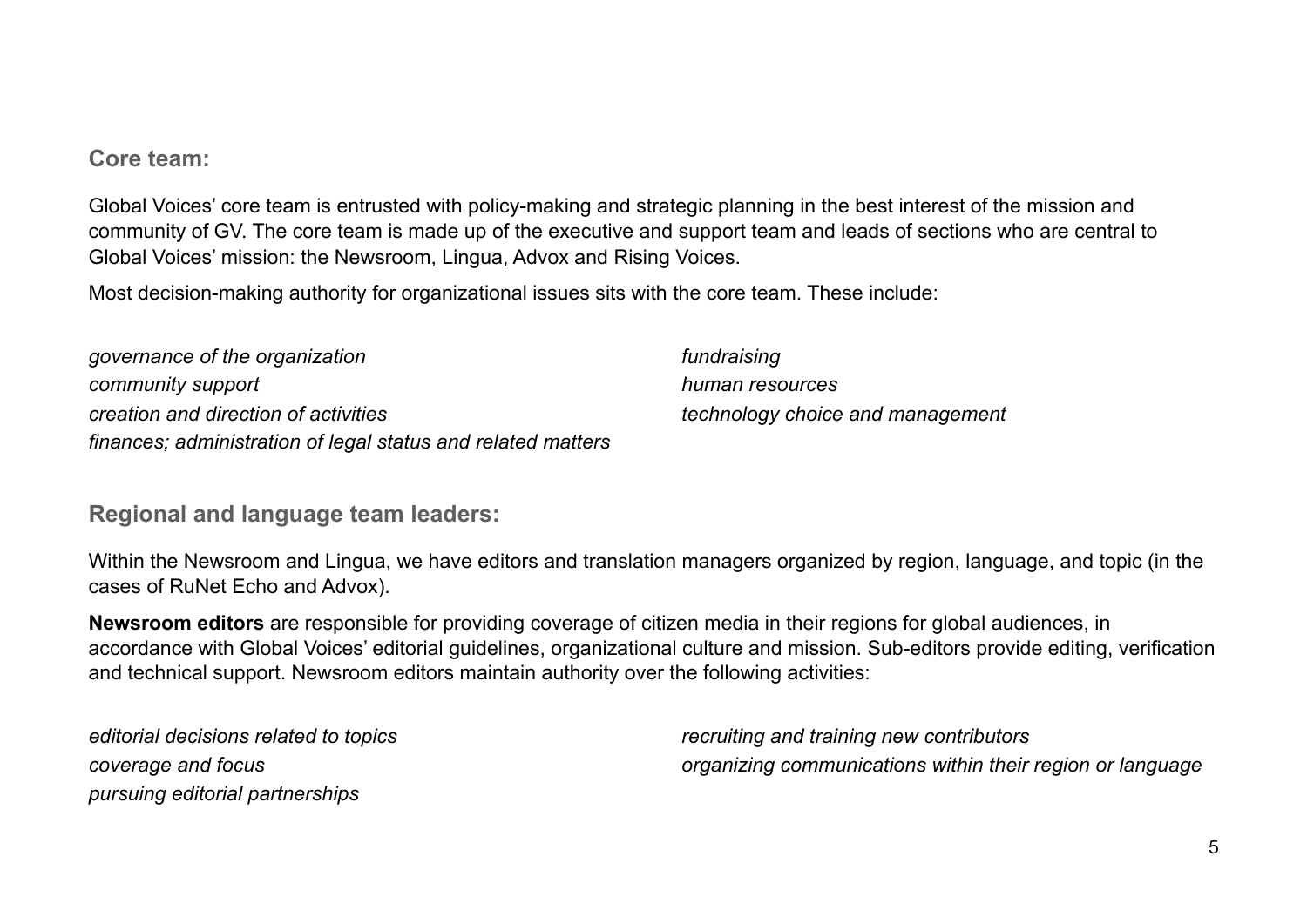**Translation managers and editors** are responsible for ensuring the translation of stories from Global Voices' various sections into other languages. Translation managers maintain authority over the following activities:

*setting activity priorities for their translation community recruiting and training news translators* 

*organizing communications within their sub-community*

### **Contributors:**

Over 6,000 people have contributed to Global Voices since our inception. Contributor participation is informally organized. Contributors shape community norms, propose editorial themes, choose stories, topics and translations, and propose and sometimes create new projects or campaigns.

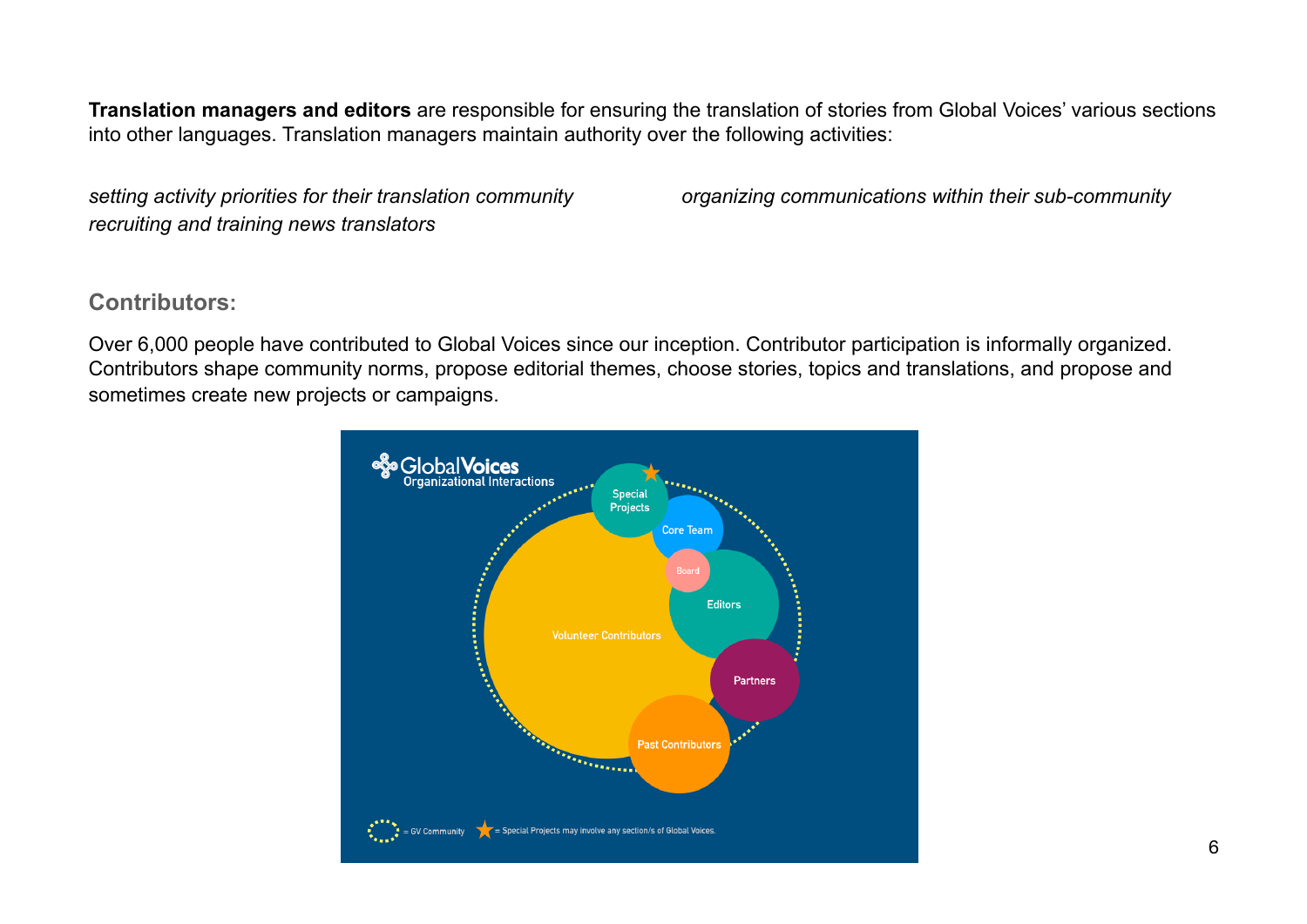## <span id="page-6-0"></span>**Pros and cons of current model**

| <b>Pro</b>                                                                                                                                                                                                               | Con                                                                                                                                                                                                                                                                                                                                                                                                                                                                                                                        |
|--------------------------------------------------------------------------------------------------------------------------------------------------------------------------------------------------------------------------|----------------------------------------------------------------------------------------------------------------------------------------------------------------------------------------------------------------------------------------------------------------------------------------------------------------------------------------------------------------------------------------------------------------------------------------------------------------------------------------------------------------------------|
| Legal entities in both Europe and North America diversify<br>our identity beyond a single country, provide legal<br>protections, and expand our fundraising opportunities<br>and contacts with partners.                 | Legal identities in only North America and Europe mean<br>that we necessarily function as a Global North<br>organization—a disadvantage in certain countries and<br>contexts. Also, we often do not qualify for funds for Global<br>South communities and organizations.                                                                                                                                                                                                                                                   |
| As a globally distributed team, we can work from<br>anywhere and be of any national identity. This allows us<br>to engage with different communities, languages and<br>politics, which in turn informs our work with GV. | Insufficient resources and staff to manage all tasks and<br>provide enough support to teams.<br>Tension between open environment for community<br>contributions and increasingly goal-oriented mission,<br>supporters and donors.<br>As a global, virtual team, it can be difficult to plan,<br>strategize and work together in a time-efficient manner.<br>Staff who are part-time contractors often lack time or<br>capacity to reach their full potential in organizing editorial<br>projects and community activities. |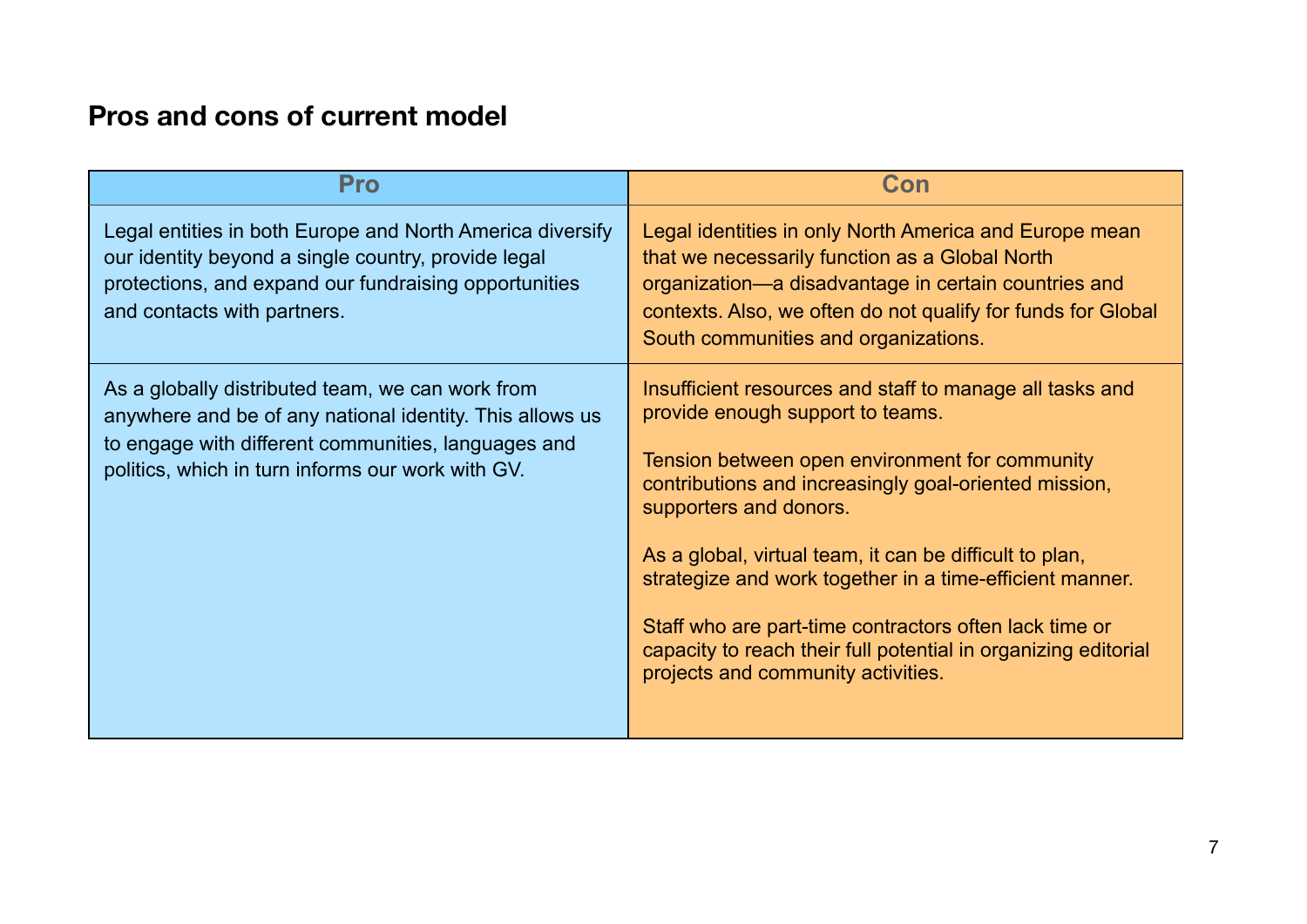| <b>Pro</b>                                                                                                                                     | Con                                                                                                                                                                                                                                                                                                                                                                                                                                    |
|------------------------------------------------------------------------------------------------------------------------------------------------|----------------------------------------------------------------------------------------------------------------------------------------------------------------------------------------------------------------------------------------------------------------------------------------------------------------------------------------------------------------------------------------------------------------------------------------|
| Volunteer translation managers and editors are closest<br>to an ideal of community values; openness is key to new<br>languages and new people. | We lack resources to support translation managers<br>We are not able to translate to all languages; some teams<br>translate many more posts than others.<br>Tasks that require ongoing attention, such as media<br>partnerships, social media discussion and promotion are<br>difficult to maintain.                                                                                                                                   |
| Volunteer contributors offer a diversity of knowledge and<br>skills from around the world.                                                     | Large, distributed community and lack of staff support<br>mean that volunteers may not be aware of GV's activities,<br>priorities and goals, or struggle to understand how to<br>participate.<br>We are not able to write about all places or issues; some<br>regions or topics get more coverage than others.<br>More rules, standards and editing increase barriers for<br>volunteers with limited time to meaningfully participate. |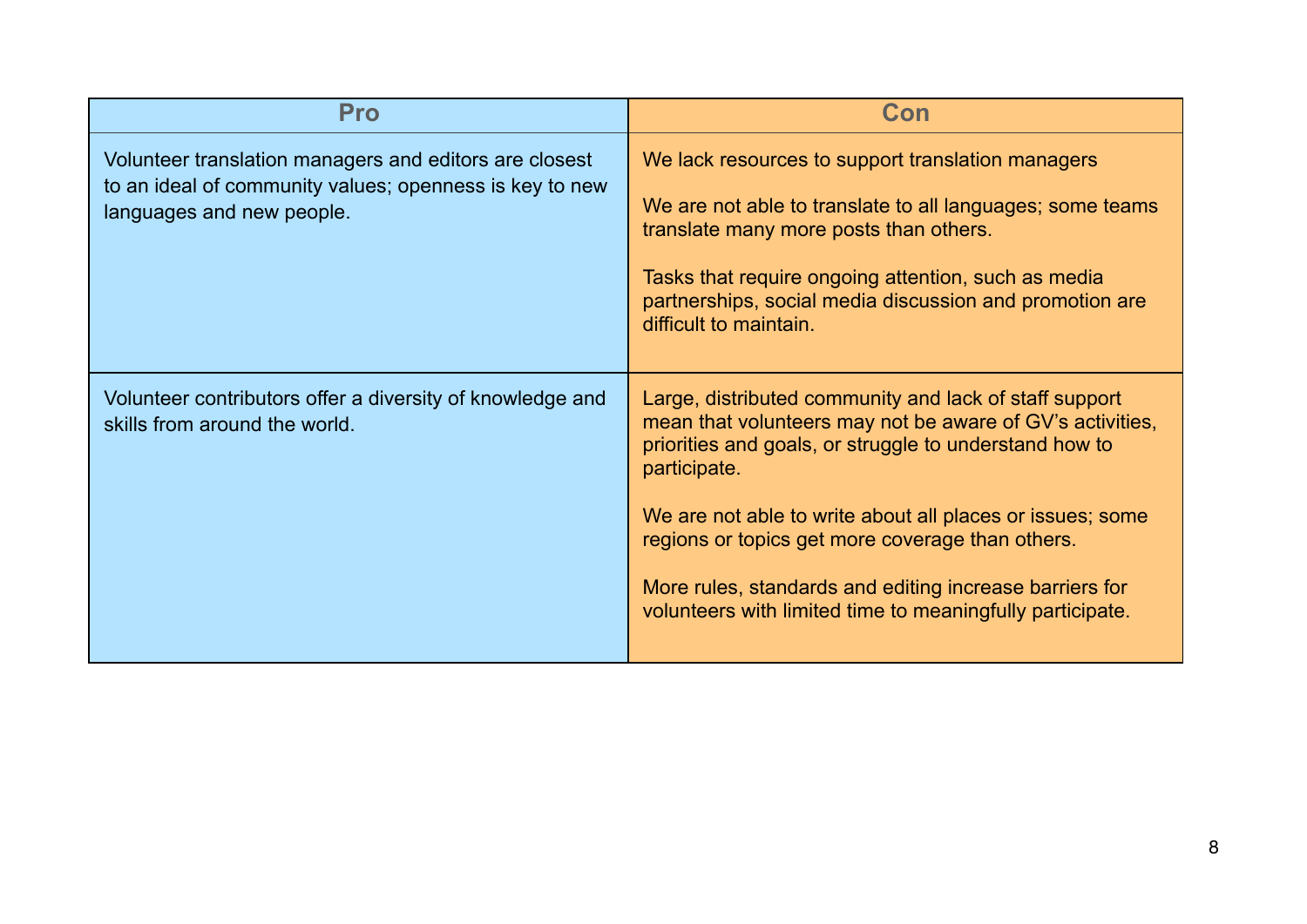## <span id="page-8-0"></span>**Organizational Models (comparative)**

# **Description**

| <b>Centralized</b>                                                                                                                                            | <b>GV Classic</b>                | <b>Hub and Spoke</b><br>(Regionalization)                                                                                                   | <b>Hub and Network</b><br>(Chapters)                                                                                                                                                                                                                                                                                                                                 | <b>Membership</b>                                                                                                                                                                                                                                                                           | <b>Hybrid (integration of</b><br>centralised and distributed<br>models)                                                                                                |
|---------------------------------------------------------------------------------------------------------------------------------------------------------------|----------------------------------|---------------------------------------------------------------------------------------------------------------------------------------------|----------------------------------------------------------------------------------------------------------------------------------------------------------------------------------------------------------------------------------------------------------------------------------------------------------------------------------------------------------------------|---------------------------------------------------------------------------------------------------------------------------------------------------------------------------------------------------------------------------------------------------------------------------------------------|------------------------------------------------------------------------------------------------------------------------------------------------------------------------|
| A centralized<br>organization<br>with clear lines<br>of authority<br>and<br>responsibility,<br>and a central<br>framework for<br>processes and<br>activities. | GV as<br>currently<br>organized. | Regional and<br>language teams<br>each set their own<br>priorities and<br>develop activities<br>based on regional<br>needs and<br>concerns. | Regional and<br>language-based<br>chapters each set<br>their own priorities<br>and develop<br>activities based on<br>their needs and<br>concerns, and<br>collectively form a<br>network. GV<br>chapters could exist<br>as informal<br>collectives, work in<br>partnership with<br>local organizations,<br>or form their own<br>legally established<br>organizations. | A decentralized<br>organization, similar<br>to our current<br>structure, with a new<br>"membership" layer<br>that carries greater<br>rights and<br>responsibilities.<br>Contributors may<br>become members,<br>and thereby<br>participate in setting<br>priorities and running<br>projects. | Clear division of authority<br>between global and<br>cross-regional work run<br>by a central authority,<br>and regional efforts run<br>by chapters and/or<br>partners. |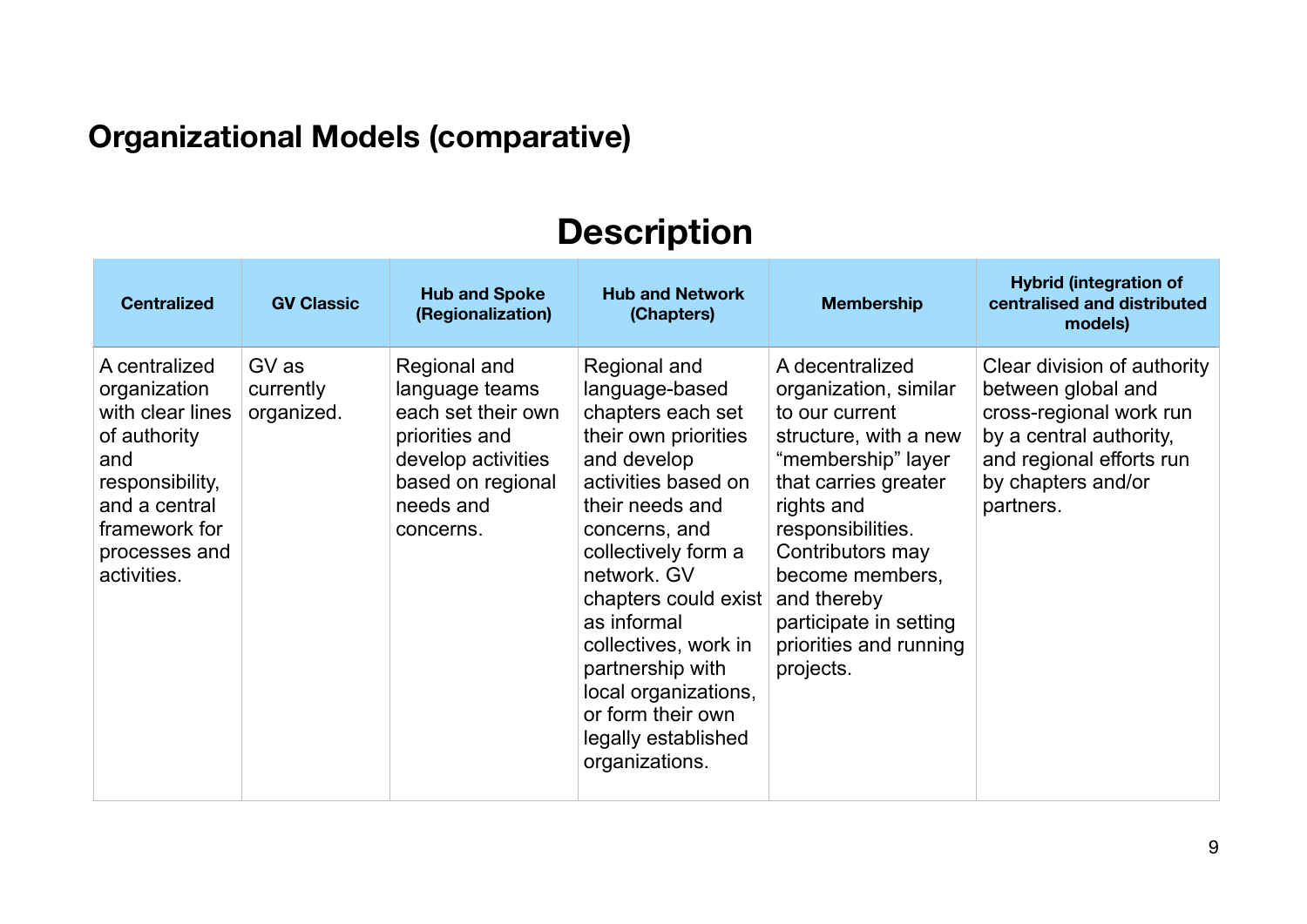# **Governance**

| <b>Centralized</b>                                   | <b>GV Classic</b>                                    | <b>Hub and Spoke</b><br>(Regionalization)         | <b>Hub and Network</b><br>(Chapters)                                                                                                                                                                                                                                                                                                | <b>Membership</b>                                                                                                                                                                                                                              | <b>Hybrid (integration of</b><br>centralised and distributed<br>models)                                                                                           |
|------------------------------------------------------|------------------------------------------------------|---------------------------------------------------|-------------------------------------------------------------------------------------------------------------------------------------------------------------------------------------------------------------------------------------------------------------------------------------------------------------------------------------|------------------------------------------------------------------------------------------------------------------------------------------------------------------------------------------------------------------------------------------------|-------------------------------------------------------------------------------------------------------------------------------------------------------------------|
| Maintain<br>current legal<br>entities and<br>boards. | Maintain<br>current legal<br>entities and<br>boards. | Maintain current<br>legal entities and<br>boards. | Maintain our<br>current legal<br>entities and create<br>chapters based on<br>regions, languages<br>or other key criteria.<br>Chapter<br>leaderships set<br>their own activities<br>and priorities, with<br>minimal oversight<br>from executive<br>staff. Boards may<br>grow to<br>accommodate more<br>roles for network<br>members. | Maintain our current<br>legal entities,<br>possible change in<br>bylaws to voting<br>procedures for board<br>representation. We<br>also form a member-<br>based advisory<br>council that debates<br>and sets project and<br>policy priorities. | Maintain our current legal<br>entities, adding chapters<br>to form a network. Board<br>structures may change to<br>accommodate more roles<br>for network members. |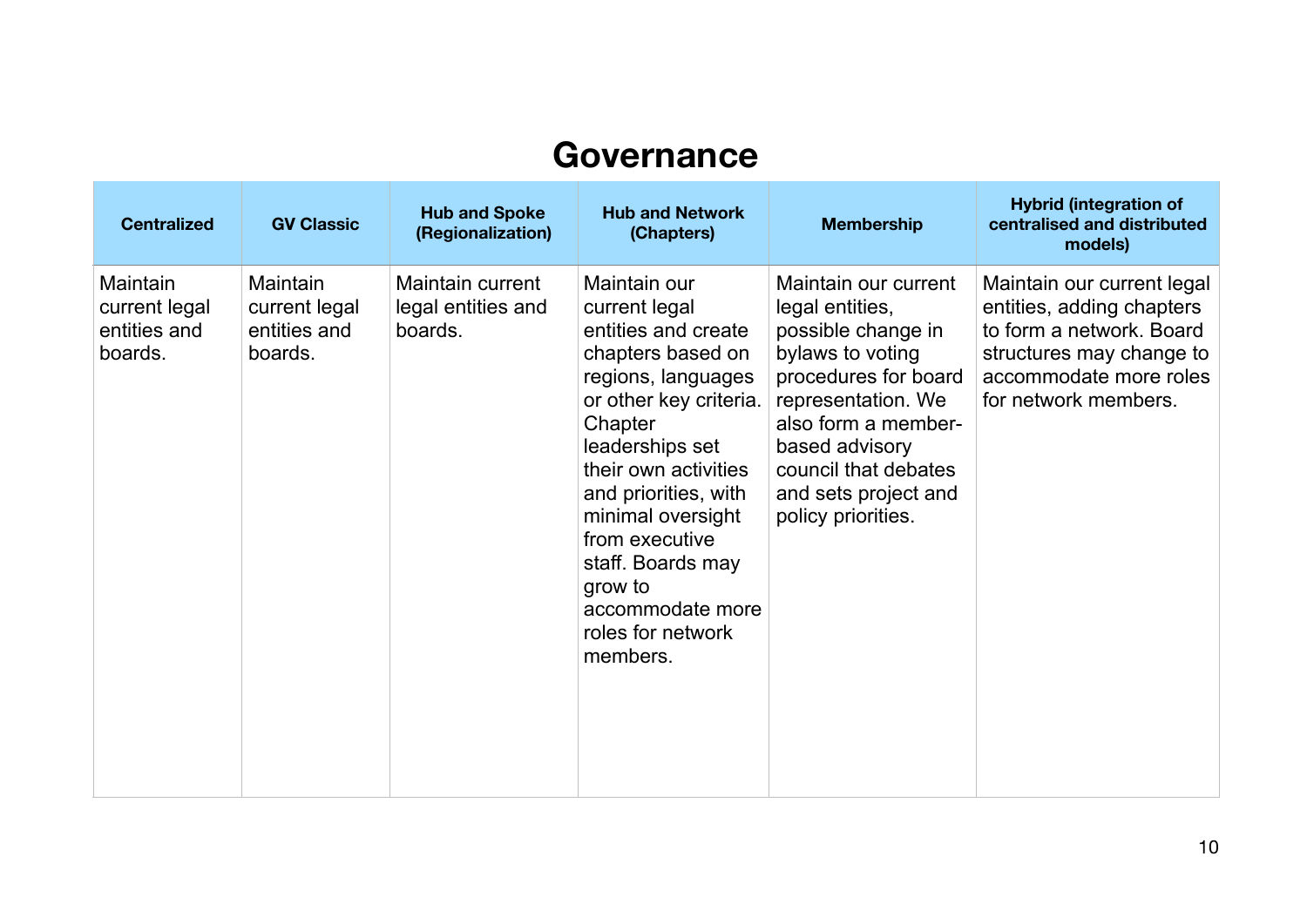# **Authority & Decision-making**

| <b>Centralized</b>                                                                                                                                                                                                                                                                                                                                                                                                                                                      | <b>GV Classic</b>                                                                                                                                                                                                                                                                                                                                                                                                                                                                 | <b>Hub and Spoke</b><br>(Regionalization)                                                                                                                                                                                                                                                                                                                                                                                                                                                                                                                                                        | <b>Hub and Network</b><br>(Chapters)                                                                                                                                                                                                                                                                                                                                                                                                | <b>Membership</b>                                                                                                                                                                                                                                                                                                                                                                                                                                                                                                                                                                                                                       | <b>Hybrid (integration of</b><br>centralised and<br>distributed models)                                                                                                                                                                                                                                                                                                                                                                                                                                 |
|-------------------------------------------------------------------------------------------------------------------------------------------------------------------------------------------------------------------------------------------------------------------------------------------------------------------------------------------------------------------------------------------------------------------------------------------------------------------------|-----------------------------------------------------------------------------------------------------------------------------------------------------------------------------------------------------------------------------------------------------------------------------------------------------------------------------------------------------------------------------------------------------------------------------------------------------------------------------------|--------------------------------------------------------------------------------------------------------------------------------------------------------------------------------------------------------------------------------------------------------------------------------------------------------------------------------------------------------------------------------------------------------------------------------------------------------------------------------------------------------------------------------------------------------------------------------------------------|-------------------------------------------------------------------------------------------------------------------------------------------------------------------------------------------------------------------------------------------------------------------------------------------------------------------------------------------------------------------------------------------------------------------------------------|-----------------------------------------------------------------------------------------------------------------------------------------------------------------------------------------------------------------------------------------------------------------------------------------------------------------------------------------------------------------------------------------------------------------------------------------------------------------------------------------------------------------------------------------------------------------------------------------------------------------------------------------|---------------------------------------------------------------------------------------------------------------------------------------------------------------------------------------------------------------------------------------------------------------------------------------------------------------------------------------------------------------------------------------------------------------------------------------------------------------------------------------------------------|
| Core management<br>team sets strategy,<br>goals, and<br>fundraising, and<br>resource allocation;<br>section leaders<br>create systems to<br>design and facilitate<br>activities.<br>Section teams<br>(Newsroom, Lingua,<br>et. al.) execute<br>processes as<br>articulated by core<br>team.<br>Contributors<br>participate in<br>projects and<br>activities based on<br>their own interest<br>and initiative; may<br>run for community<br>representative<br>board seats | Core team supports<br>organizational<br>policies, priorities,<br>and activities in<br>consultation with<br>virtual and<br>distributed teams<br>and with oversight<br>from governance<br>boards.<br>Regional and<br>language teams set<br>priorities for editorial<br>coverage,<br>translation,<br>campaigns and<br>other activities.<br>Contributors decide<br>topics and stories<br>based on their own<br>initiative, may run<br>for community<br>representative board<br>seats. | A core team provides<br>administrative, financial<br>and technical support.<br><b>Fundraising continues</b><br>be undertaken by two<br>primary legal entities, in<br>support of regional<br>initiatives.<br>Regional and language<br>teams have authority to<br>determine editorial<br>focus, processes and<br>outputs; Lingua teams<br>have authority to<br>decide translation<br>strategy, processes<br>and outputs.<br>Contributors participate<br>in projects and<br>activities based on their<br>own interest and<br>initiative, may run for<br>community<br>representative board<br>seats. | Executive staff and<br>existing legal entities<br>provide<br>administrative.<br>financial and<br>technical support,<br>coordinating work,<br>fundraising and<br>fiscal sponsorship in<br>collaboration with<br>network partners.<br>Chapters set<br>priorities for editorial<br>coverage,<br>translation,<br>campaigns and<br>other activities.<br>Contributors<br>participate in<br>projects and<br>activities within<br>chapters. | A core team and existing<br>legal entities provide<br>administrative, financial<br>and technical support for<br>global issues,<br>coordinating work,<br>fundraising and fiscal<br>sponsorship in<br>collaboration with<br>members as represented<br>through advisory council.<br>Regional and language<br>teams, working with<br>groups of members, set<br>priorities for editorial<br>coverage, translation,<br>campaigns and other<br>activities.<br>Contributors continue to<br>write, translate and<br>participate in many other<br>ways.<br>Contributors may become<br>members, but could also<br>take on less intensive<br>roles. | Core team and existing<br>legal entities provide<br>administrative, financial,<br>technical and managerial<br>support for global and<br>cross-regional projects,<br>fundraising and fiscal<br>sponsorship in<br>collaboration with<br>chapters.<br>Regional chapters set<br>priorities for editorial<br>coverage, translation,<br>campaigns and other<br>activities.<br>Contributors may<br>participate in projects and<br>activities within the central<br>organization and with<br>regional chapters. |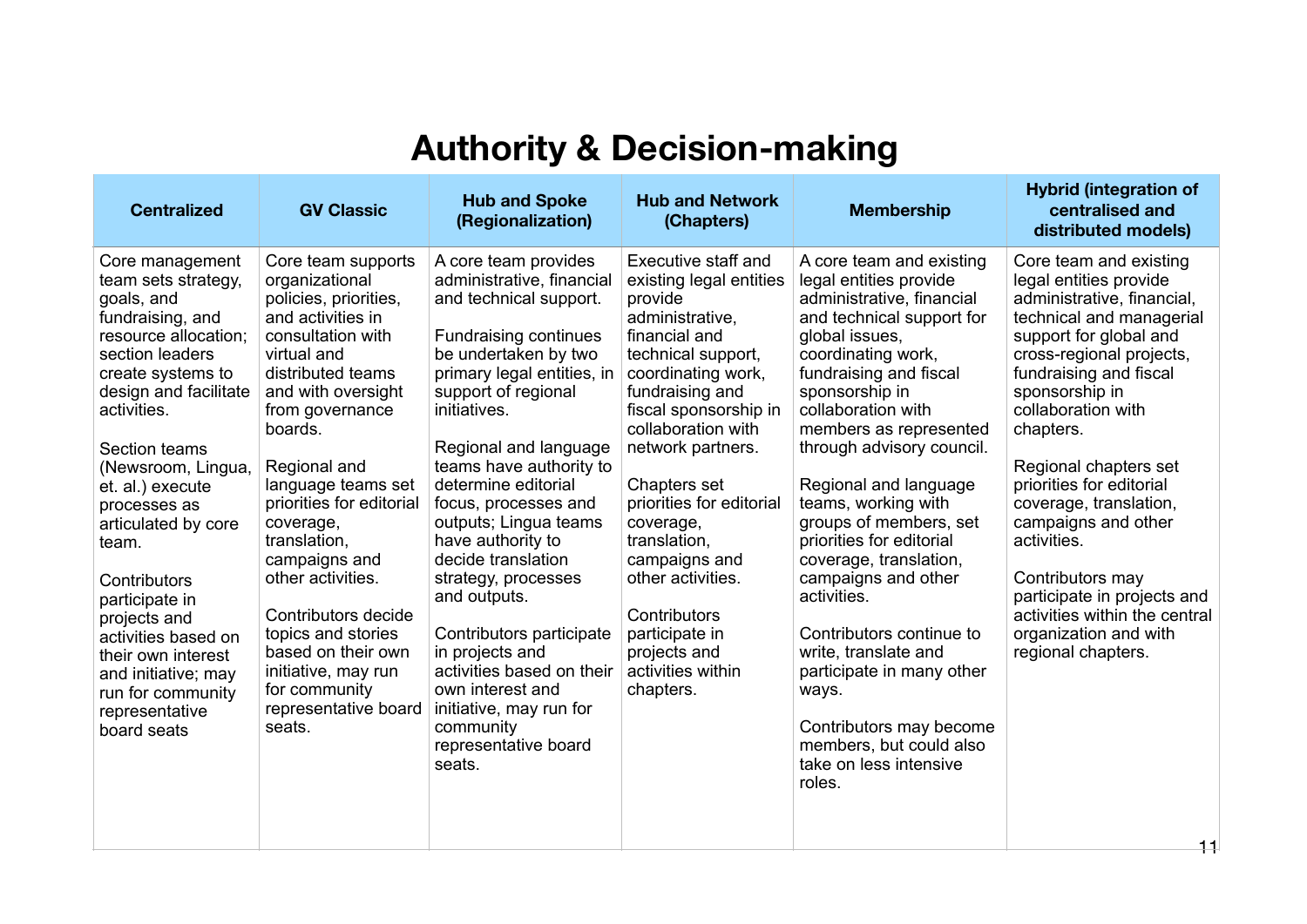# **Pros**

| <b>Centralized</b>                                                                                                                                                    | <b>GV Classic</b>                                                                                                                                                                                                                                                                                                                                | <b>Hub and Spoke</b><br>(Regionalization)                                                                                                                                                                                                                                                                                                                                                                                                                                      | <b>Hub and Network</b><br>(Chapters)                                                                                                                                                                                                              | <b>Membership</b>                                                                                                                                                                                                                                                                                                                                                                                         | <b>Hybrid (integration of</b><br>centralised and distributed<br>models)                                                                                                                                                                                                                                                                                                                                              |
|-----------------------------------------------------------------------------------------------------------------------------------------------------------------------|--------------------------------------------------------------------------------------------------------------------------------------------------------------------------------------------------------------------------------------------------------------------------------------------------------------------------------------------------|--------------------------------------------------------------------------------------------------------------------------------------------------------------------------------------------------------------------------------------------------------------------------------------------------------------------------------------------------------------------------------------------------------------------------------------------------------------------------------|---------------------------------------------------------------------------------------------------------------------------------------------------------------------------------------------------------------------------------------------------|-----------------------------------------------------------------------------------------------------------------------------------------------------------------------------------------------------------------------------------------------------------------------------------------------------------------------------------------------------------------------------------------------------------|----------------------------------------------------------------------------------------------------------------------------------------------------------------------------------------------------------------------------------------------------------------------------------------------------------------------------------------------------------------------------------------------------------------------|
| Standardization<br>of systems and<br>processes makes<br>for faster<br>decision-making<br>and<br>responsiveness<br>to opportunities<br>for projects and<br>activities. | Minimal<br>bureaucracy.<br>Staff and<br>community<br>members have<br>substantial<br>authority over<br>priorities and<br>decisions within<br>their own<br>sections, and<br>paths to provide<br>input on mission,<br>goals, and<br>organization-wide<br>priorities.<br>Community<br>members can<br>propose stories,<br>projects, and<br>campaigns. | Regional teams have<br>greater awareness of<br>regional needs and<br>interests and can be<br>more responsive to<br>those concerns.<br>More awareness of<br>national and region-<br>specific interests could<br>attract new audiences<br>and collaborators.<br>Honors the sense of<br>ownership felt by many<br>contributors.<br>Regional teams can<br>tailor projects and<br>activities to suit their<br>needs.<br>Regional focus may<br>open up new funding<br>opportunities. | More responsive to<br>local initiatives, ideas<br>and priorities.<br>New opportunities for<br>fundraising in local<br>markets.<br>Projects, activities and<br>editorial output can<br>vary by region and be<br>tailored to regional<br>interests. | <b>Clarifies distinctions</b><br>between GVers dedicated<br>to the field as a career<br>(members), and those<br>who prefer a less formal<br>affiliation (contributors)<br>Honors the sense of<br>ownership felt by many<br>long-term contributors;<br>captures and enforces the<br>identity of GV as<br>embodied in GV Summits.<br>Offers path to growth,<br>skills and greater<br>expertise for members. | Combines global, regional<br>and local leadership and<br>knowledge.<br>Offers contributors a range of<br>ways to participate. Those<br>who want to focus on local<br>work may works with<br>chapters, while those<br>interested in cross-regional<br>and global projects may work<br>with the central team.<br>Many opportunities to pursue<br>different types of funding.<br>Many different ways to<br>participate. |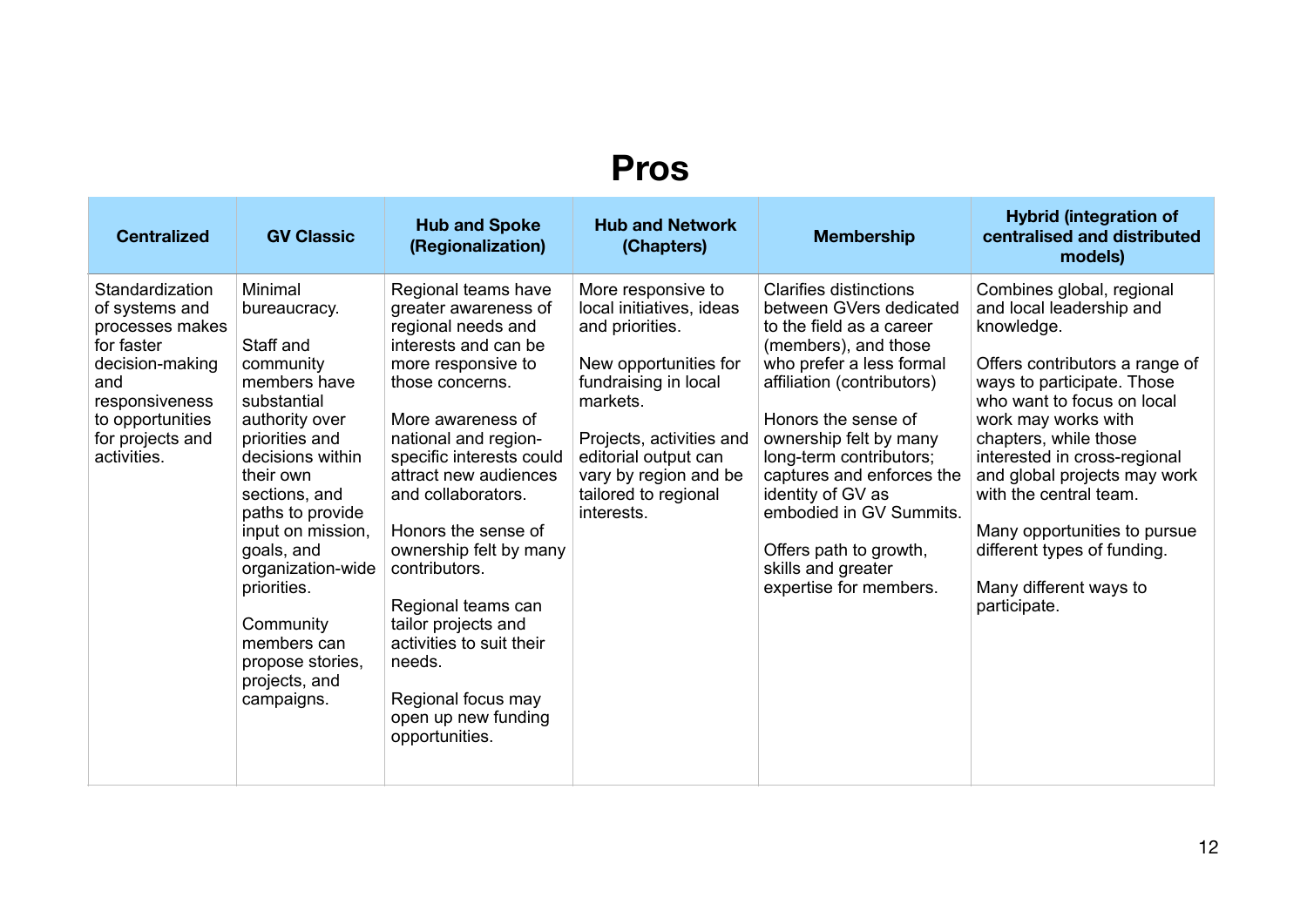# **Cons**

| <b>Centralized</b>                                                                                                                                                                                        | <b>GV Classic</b>                                                                                                                                                                                                                                                                                                                                                                                                                                                                                   | <b>Hub and Spoke</b><br>(Regionalization)                                                                                                                                                                                                                                                                                                                                                                                                | <b>Hub and Network</b><br>(Chapters)                                                                                                                                                                                                                                                                                                                                                                                                                                                                                                                                                                                                                                                                                                                                                                                                                                                                                           | <b>Membership</b>                                                                                                                                                                                                                                                                                                                                                                                                                                                                                                  | <b>Hybrid (integration of</b><br>centralised and distributed<br>models)                                                                                                                                                                                                                                                                                 |
|-----------------------------------------------------------------------------------------------------------------------------------------------------------------------------------------------------------|-----------------------------------------------------------------------------------------------------------------------------------------------------------------------------------------------------------------------------------------------------------------------------------------------------------------------------------------------------------------------------------------------------------------------------------------------------------------------------------------------------|------------------------------------------------------------------------------------------------------------------------------------------------------------------------------------------------------------------------------------------------------------------------------------------------------------------------------------------------------------------------------------------------------------------------------------------|--------------------------------------------------------------------------------------------------------------------------------------------------------------------------------------------------------------------------------------------------------------------------------------------------------------------------------------------------------------------------------------------------------------------------------------------------------------------------------------------------------------------------------------------------------------------------------------------------------------------------------------------------------------------------------------------------------------------------------------------------------------------------------------------------------------------------------------------------------------------------------------------------------------------------------|--------------------------------------------------------------------------------------------------------------------------------------------------------------------------------------------------------------------------------------------------------------------------------------------------------------------------------------------------------------------------------------------------------------------------------------------------------------------------------------------------------------------|---------------------------------------------------------------------------------------------------------------------------------------------------------------------------------------------------------------------------------------------------------------------------------------------------------------------------------------------------------|
| Could erode<br>community focus<br>and diminish<br>volunteer spirit.<br>Organization may<br>be less receptive<br>to ideas and<br>stories that arise<br>outside of<br>standard<br>processes and<br>systems. | It is not always<br>clear who has<br>authority to create<br>and run activities.<br>This can lead to<br>tension in the<br>community.<br>Small proportion of<br>leadership roles<br>(relative to the<br>quantity of active<br>volunteers) makes<br>it difficult to<br>support all<br>contributor ideas<br>and needs.<br>Decentralized<br>approach to<br>editorial coverage<br>(in which<br>contributors decide<br>story topics)<br>makes it difficult to<br>set organizational<br>strategy and goals. | Community may lose<br>its global character<br>and potential for<br>audiences connecting<br>across cultures and<br>languages.<br>Regions or languages<br>that do not have a<br>team will be<br>underrepresented<br>within Global Voices.<br>Regional teams will<br>need to bear<br>increased<br>administrative burden<br>to manage projects.<br>Competition with<br>other organizations<br>with similar models for<br>funding and talent. | Difficult to set and manage rules<br>for participation across different<br>chapters.<br>Effort and energy needed to build<br>new chapters, not all of which will<br>succeed.<br>Possible competition for<br>fundraising between chapters.<br>Brand identity is vulnerable $-$ a<br>mistake or unethical action in one<br>chapter could affect the reputation<br>of the whole network.<br>For languages spoken in many<br>countries, potential conflict over<br>location of chapter, dialect<br>preference, decision-making<br>authority.<br>Countries where multiple<br>languages are spoken might<br>encounter similar challenges, or<br>the domination of one specific<br>language/cultural group.<br>No single language publishes all<br>stories, losing idea of unified<br>audience connecting across<br>cultures and languages.<br>May compete with other<br>organizations with similar models<br>for funding and talent. | Membership<br>organizations need<br>careful governance;<br>decision-making can<br>be slow and hard to<br>manage.<br>Setting membership<br>standards would<br>decrease our<br>openness to<br>contributors who have<br>unique knowledge, but<br>might not have the<br>required skill sets or<br>experience for<br>membership.<br>Members may disagree<br>on principles or<br>priorities, leading to<br>conflict and<br>factionalism.<br>Difficult to create clear<br>benefits to and<br>incentives for<br>membership | Creating and managing an<br>optimal governance structure<br>could be time-consuming and<br>difficult.<br>Finding balance between global<br>and regional priorities will be<br>challenging.<br>Network structure may detract<br>from our sense of a single<br>community.<br>Costs for managing multiple<br>paths of development could be<br>high.<br>1 O |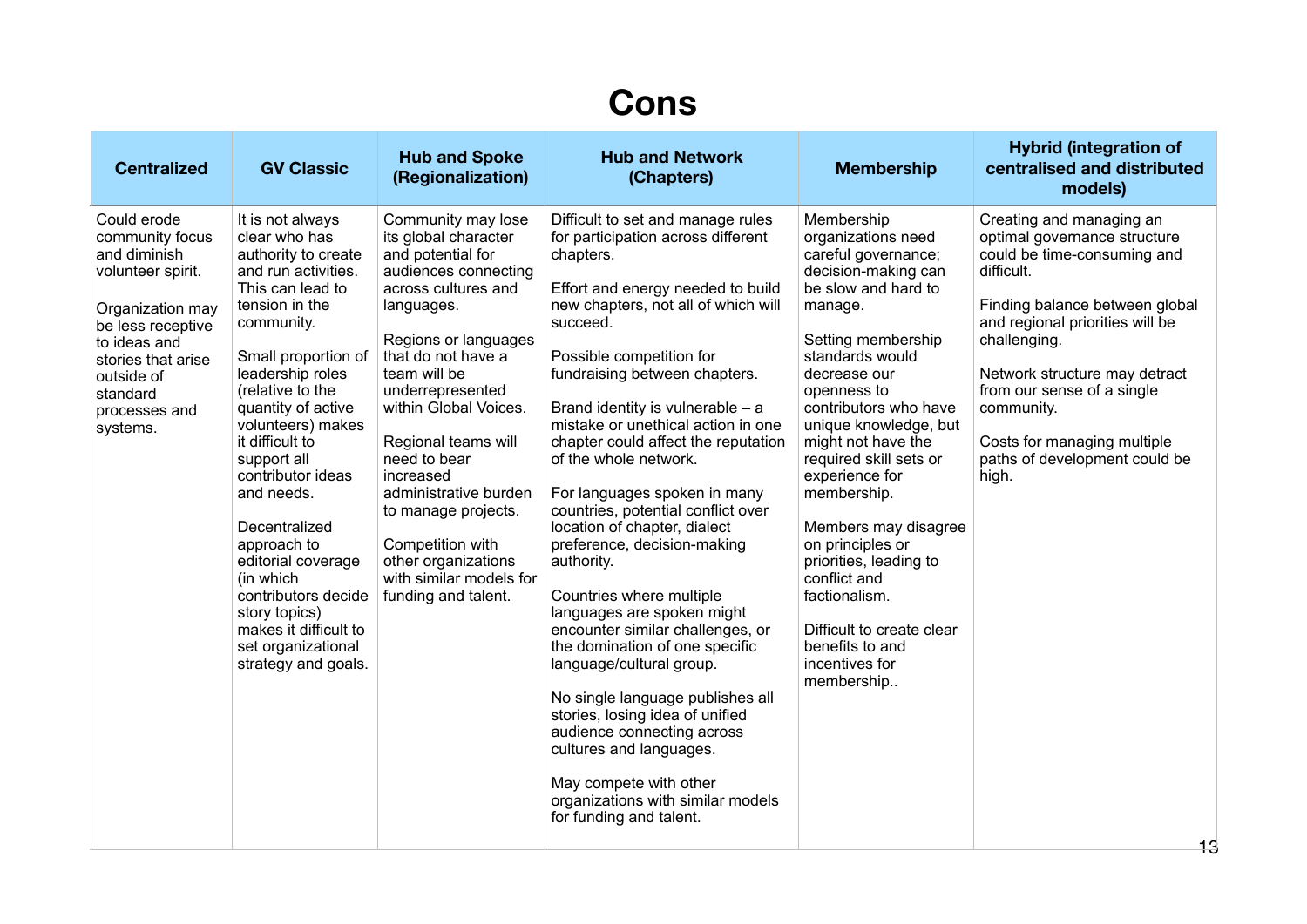## <span id="page-13-0"></span>**Organizational Models (unified)**

## **Centralized**

| <b>Description</b>                              | A centralized organization with clear lines of authority and responsibility, and a central framework for processes<br>and activities.                       |
|-------------------------------------------------|-------------------------------------------------------------------------------------------------------------------------------------------------------------|
| <b>Governance</b>                               | Maintain current legal entities and boards.                                                                                                                 |
| <b>Authority and</b><br><b>Decision-</b> making | Core management team sets strategy, goals, and fundraising, and resource allocation; section leaders create<br>systems to design and facilitate activities. |
|                                                 | Section teams (Newsroom, Lingua, et. al.) execute processes as articulated by core team.                                                                    |
|                                                 | Contributors participate in projects and activities based on their own interest and initiative; may run for<br>community representative board seats         |
|                                                 | Contributors participate in structured processes for deliberation of topics and priorities, for choice of<br>programmatic and activity focus.               |
| <b>Pros</b>                                     | Standardization of systems and processes makes for faster decision-making and responsiveness to<br>opportunities for projects and activities.               |
| Cons                                            | Could erode community focus and diminish volunteer spirit.                                                                                                  |
|                                                 | Organization may be less receptive to ideas and stories that arise outside of standard processes and systems.                                               |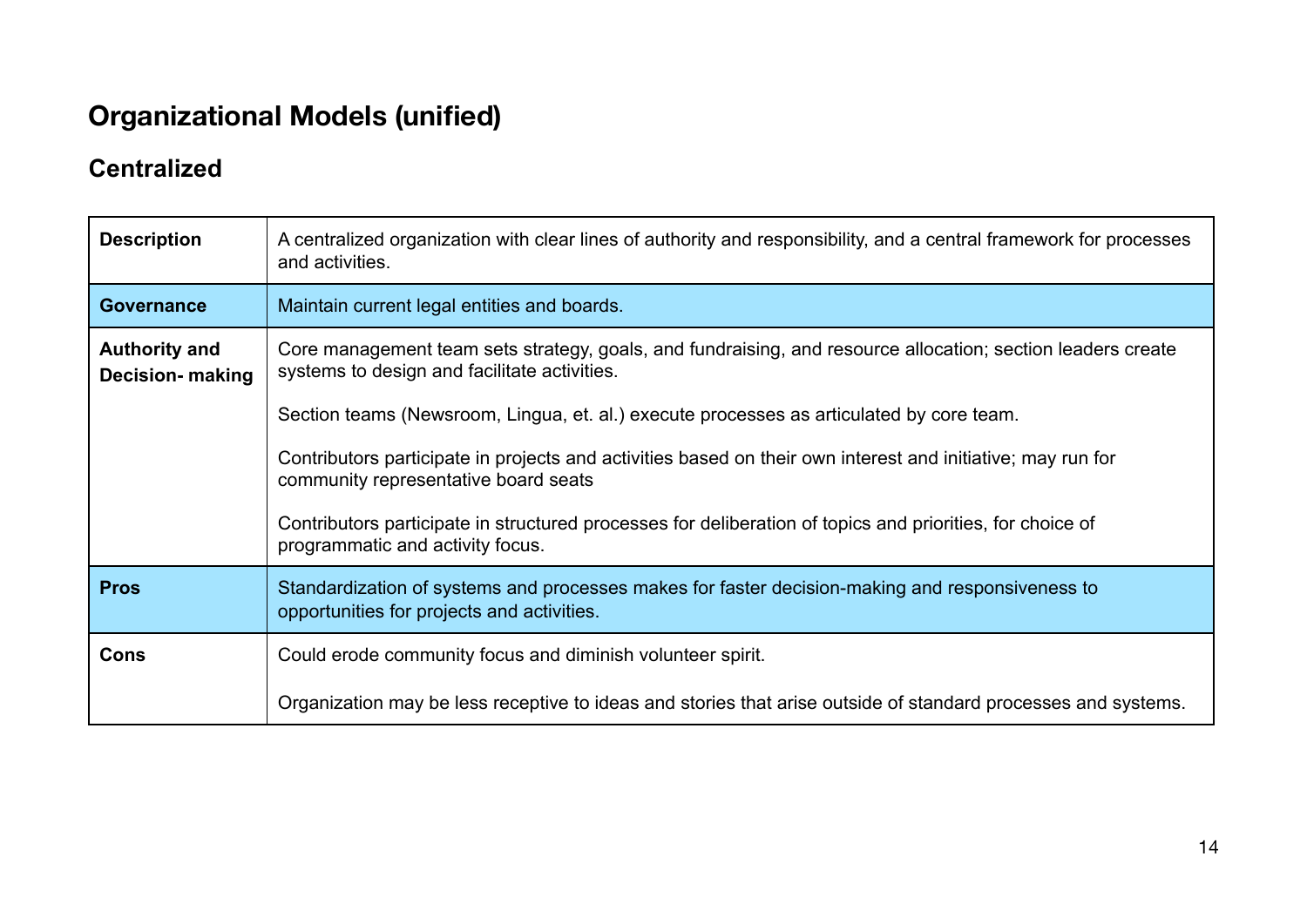## **GV Classic**

| <b>Description</b>      | GV as currently organized.                                                                                                                                                                         |
|-------------------------|----------------------------------------------------------------------------------------------------------------------------------------------------------------------------------------------------|
| <b>Governance</b>       | Maintain current legal entities and boards.                                                                                                                                                        |
| <b>Decision-</b> making | Core team supports organizational policies, priorities, and activities in consultation with virtual and distributed<br>teams and with oversight from governance boards.                            |
|                         | Regional and language teams set priorities for editorial coverage, translation, campaigns and other activities.                                                                                    |
|                         | Contributors decide topics and stories based on their own initiative, may run for community representative<br>board seats.                                                                         |
| <b>Pros</b>             | Minimal bureaucracy.                                                                                                                                                                               |
|                         | Staff and community members have substantial authority over priorities and decisions within their own<br>sections, and paths to provide input on mission, goals, and organization-wide priorities. |
|                         | Community members can propose stories, projects, and campaigns.                                                                                                                                    |
| Cons                    | It is not always clear who has authority to create and run activities. This can lead to tension in the community.                                                                                  |
|                         | Small proportion of leadership roles (relative to the quantity of active volunteers) makes it difficult to support all<br>contributor ideas and needs.                                             |
|                         | Decentralized approach to editorial coverage (in which contributors decide story topics) makes it difficult to set<br>organizational strategy and goals.                                           |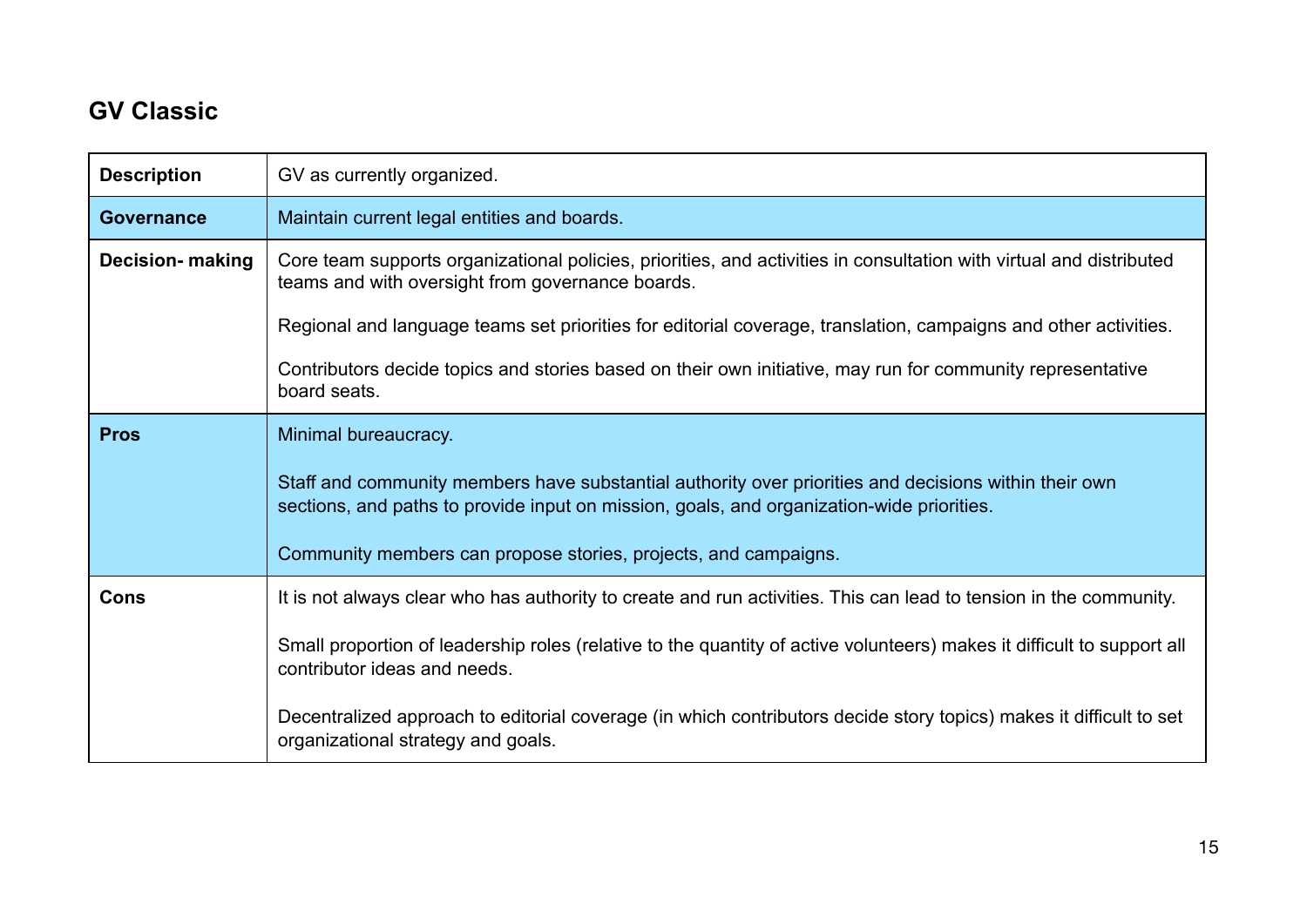## **Hub and Spoke (Regionalization)**

| <b>Description</b>      | Regional and language teams each set their own priorities and develop activities based on regional needs and<br>concerns.                                                             |
|-------------------------|---------------------------------------------------------------------------------------------------------------------------------------------------------------------------------------|
| <b>Governance</b>       | Maintain legal entities and boards.                                                                                                                                                   |
| <b>Decision-</b> making | A core team provides administrative, financial and technical support.                                                                                                                 |
|                         | Fundraising continues be undertaken by two primary legal entities, in support of regional initiatives.                                                                                |
|                         | Regional and language teams have authority to determine editorial focus, processes and outputs; Lingua<br>teams have authority to decide translation strategy, processes and outputs. |
|                         | Contributors participate in projects and activities based on their own interest and initiative, may run for<br>community representative board seats.                                  |
| <b>Pros</b>             | Regional teams have greater awareness of regional needs and interests and can be more responsive to those<br>concerns.                                                                |
|                         | More awareness of national and region-specific interests could attract new audiences and collaborators.                                                                               |
|                         | Honors the sense of ownership felt by many contributors.                                                                                                                              |
|                         | Regional teams can tailor projects and activities to suit their needs.                                                                                                                |
|                         | Regional focus may open up new funding opportunities.                                                                                                                                 |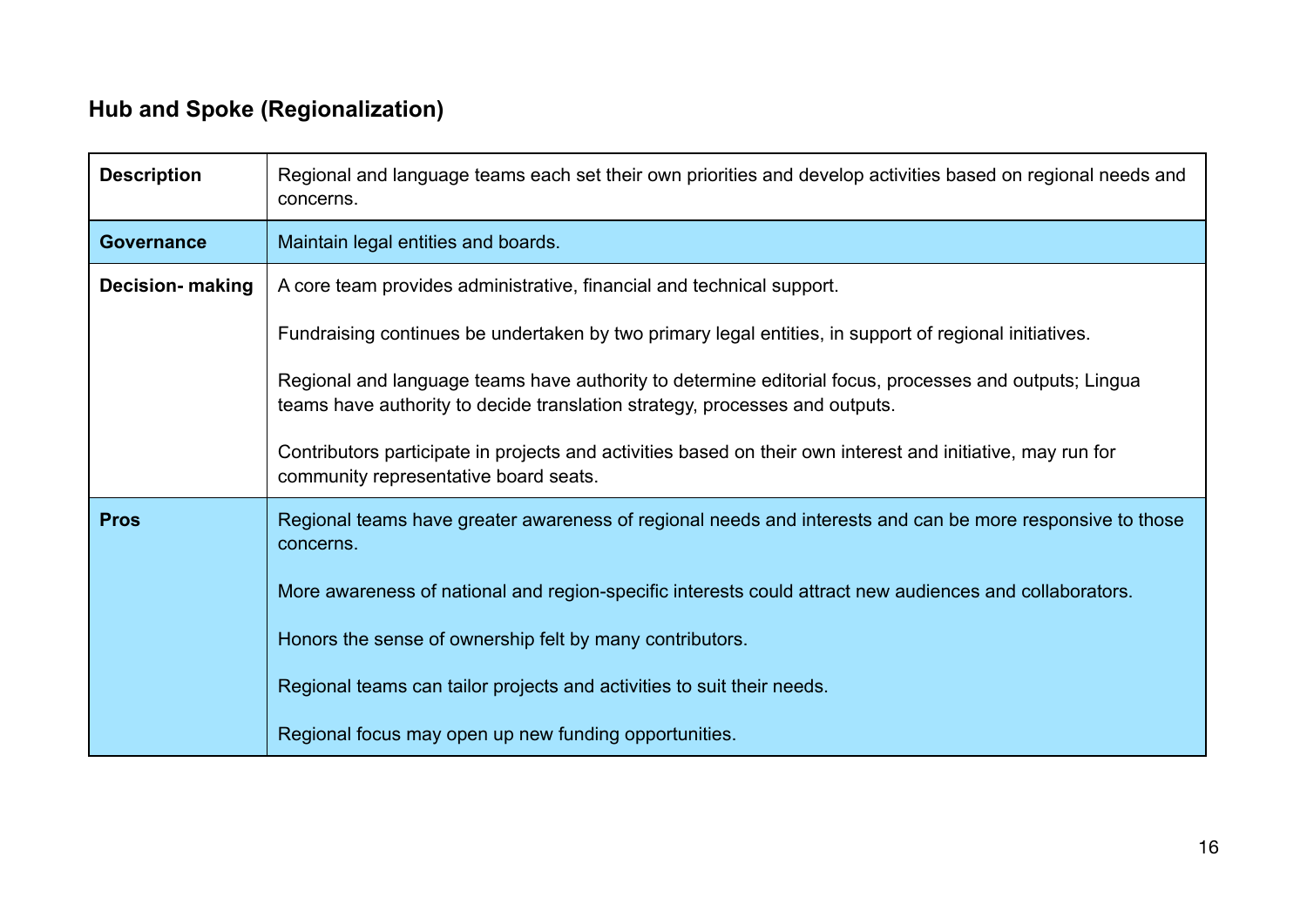| Cons | Community may lose its global character and potential for audiences connecting across cultures and<br>languages. |
|------|------------------------------------------------------------------------------------------------------------------|
|      | Regions or languages that do not have a team will be underrepresented within Global Voices.                      |
|      | Regional teams will need to bear increased administrative burden to manage projects.                             |
|      | Competition with other organizations with similar models for funding and talent.                                 |

## **Hub and Network (Chapters)**

| <b>Description</b> | Regional and language-based chapters each set their own priorities and develop activities based on their<br>needs and concerns, and collectively form a network. GV chapters could exist as informal collectives, work in<br>partnership with local organizations, or form their own legally established organizations.                                                       |
|--------------------|-------------------------------------------------------------------------------------------------------------------------------------------------------------------------------------------------------------------------------------------------------------------------------------------------------------------------------------------------------------------------------|
| Governance         | Maintain our current legal entities and create chapters based on regions, languages or other key criteria.<br>Chapter leaderships set their own activities and priorities, with minimal oversight from executive staff. Boards<br>may grow to accommodate more roles for network members.                                                                                     |
| Decision- making   | Executive staff and existing legal entities provide administrative, financial and technical support, coordinating<br>work, fundraising and fiscal sponsorship in collaboration with network partners.<br>Chapters set priorities for editorial coverage, translation, campaigns and other activities.<br>Contributors participate in projects and activities within chapters. |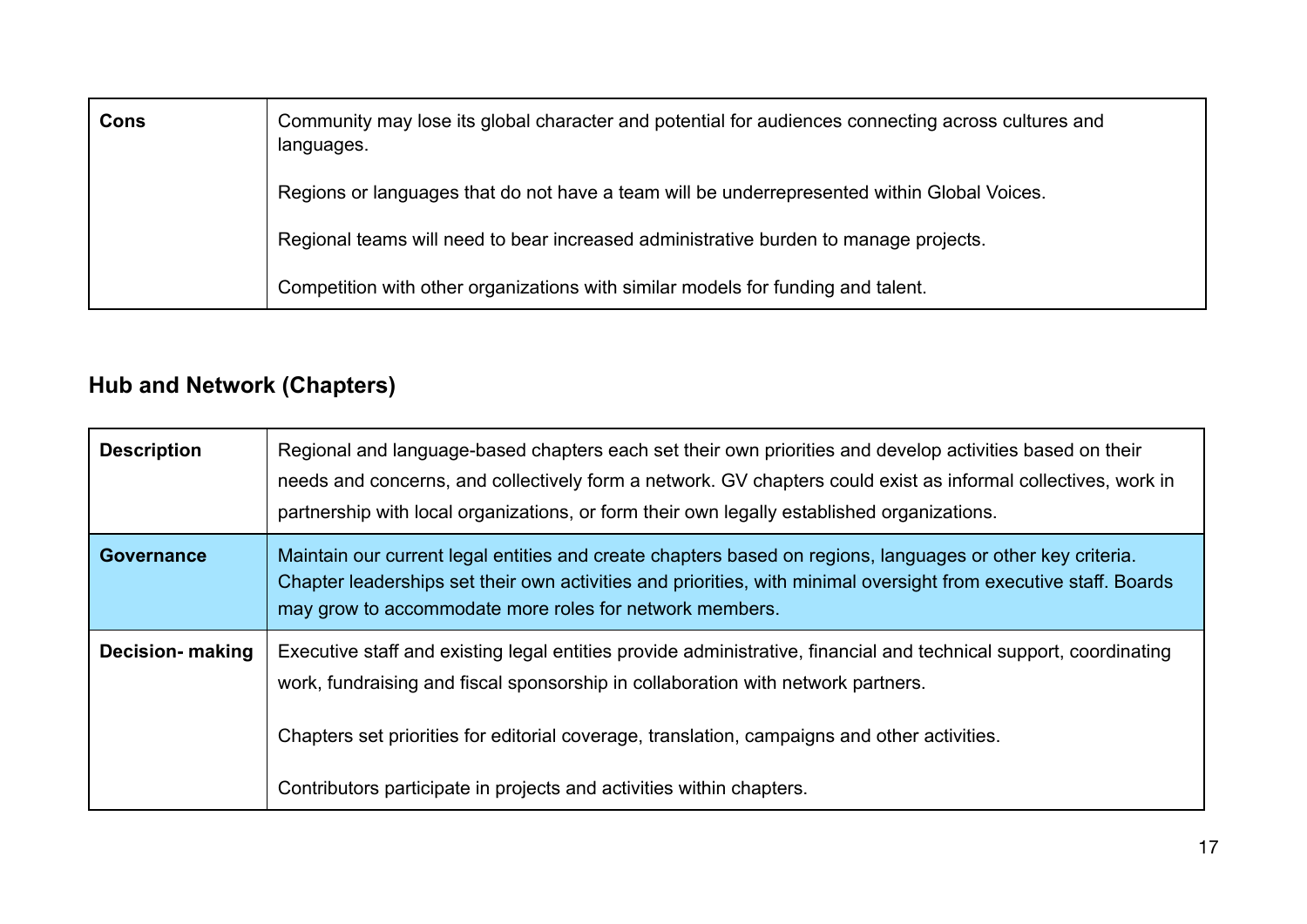| <b>Pros</b> | More responsive to local initiatives, ideas and priorities.                                                                                     |
|-------------|-------------------------------------------------------------------------------------------------------------------------------------------------|
|             | New opportunities for fundraising in local markets.                                                                                             |
|             | Projects, activities and editorial output can vary by region and be tailored to regional interests.                                             |
| Cons        | Difficult to set and manage rules for participation across different chapters.                                                                  |
|             | Effort and energy needed to build new chapters, not all of which will succeed.                                                                  |
|             | Possible competition for fundraising between chapters.                                                                                          |
|             | Brand identity is vulnerable – a mistake or unethical action in one chapter could affect the reputation of the<br>whole network.                |
|             | For languages spoken in many countries, potential conflict over location of chapter, dialect preference,<br>decision-making authority.          |
|             | Countries where multiple languages are spoken might encounter similar challenges, or the domination of one<br>specific language/cultural group. |
|             | No single language publishes all stories, losing idea of unified audience connecting across cultures and<br>languages.                          |
|             | May compete with other organizations with similar models for funding and talent.                                                                |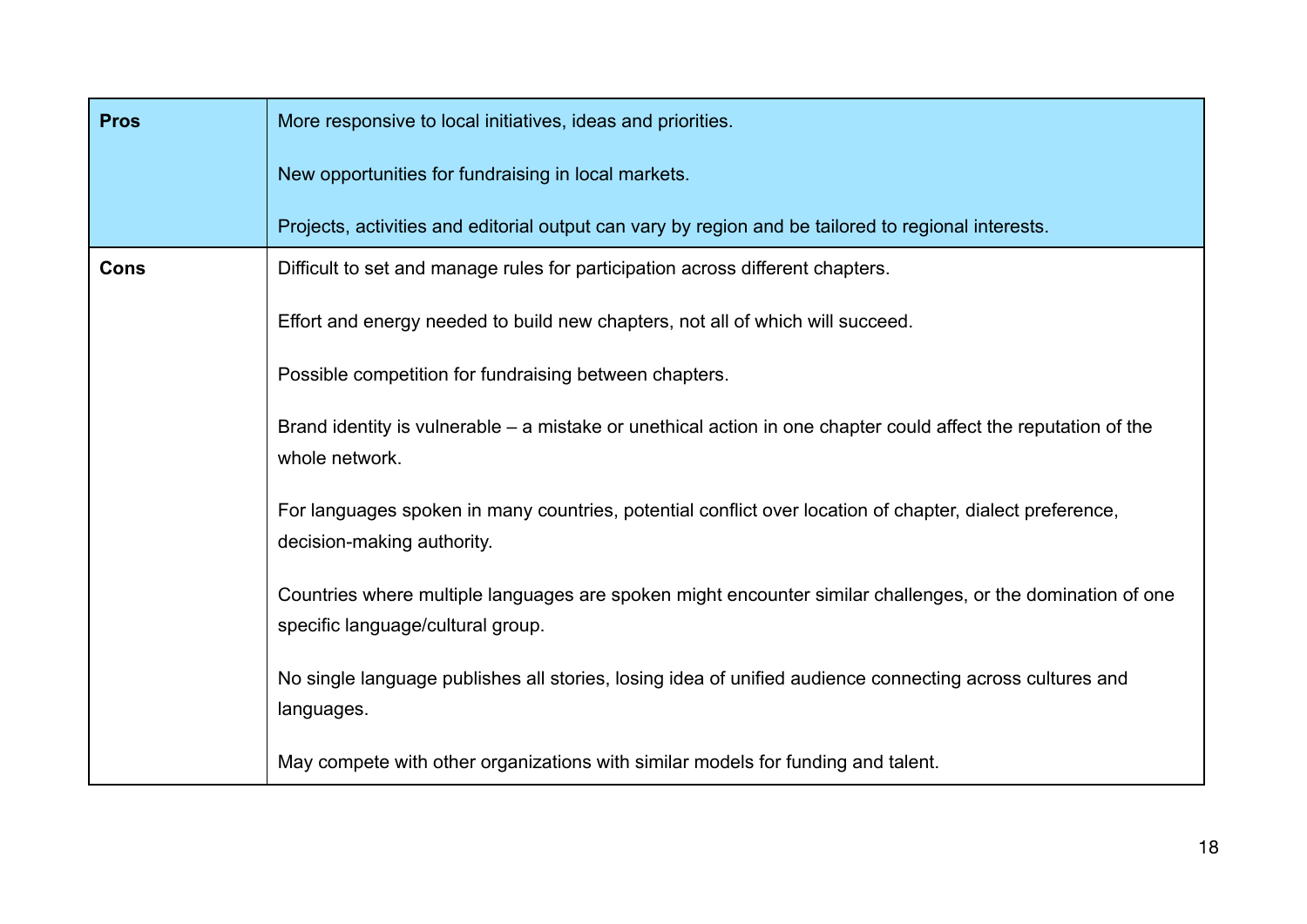## **Membership**

| <b>Description</b>                              | A decentralized organization, similar to our current structure, with a new "membership" layer that carries<br>greater rights and responsibilities. Contributors may become members, and thereby participate in setting<br>priorities and running projects. |
|-------------------------------------------------|------------------------------------------------------------------------------------------------------------------------------------------------------------------------------------------------------------------------------------------------------------|
| <b>Governance</b>                               | Maintain our current legal entities, possible change in bylaws to voting procedures for board representation.<br>We also form a member-based advisory council that debates and sets project and policy priorities.                                         |
| <b>Authority and</b><br><b>Decision- making</b> | A core team and existing legal entities provide administrative, financial and technical support for global issues,<br>coordinating work, fundraising and fiscal sponsorship in collaboration with members as represented through<br>advisory council.      |
|                                                 | Regional and language teams, working with groups of members, set priorities for editorial coverage,<br>translation, campaigns and other activities.                                                                                                        |
|                                                 | Contributors continue to write, translate and participate in many other ways. Contributors may become<br>members, but could also take on less intensive roles.                                                                                             |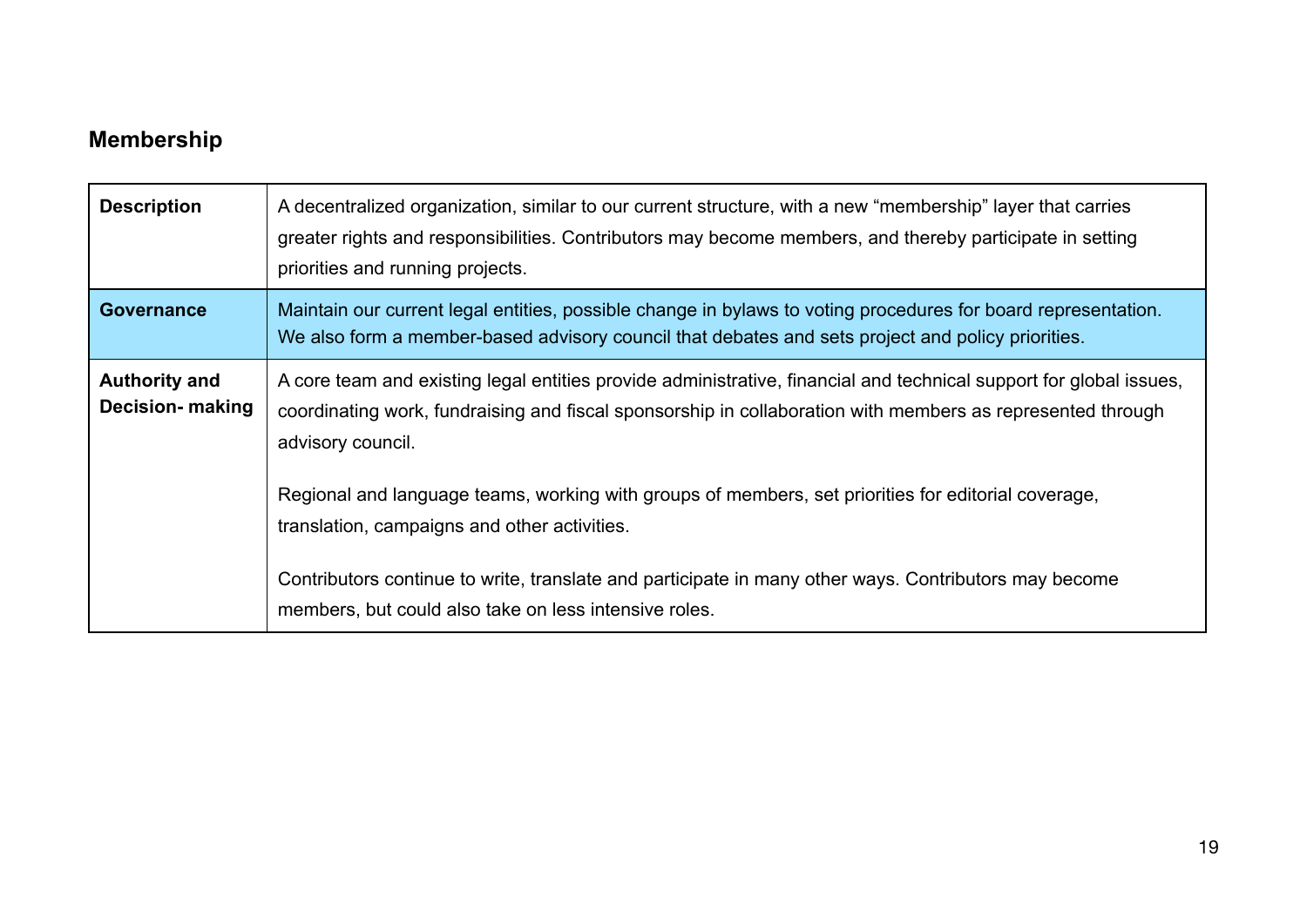| <b>Pros</b> | Clarifies distinctions between GVers dedicated to the field as a career (members), and those who prefer a less<br>formal affiliation (contributors)<br>Honors the sense of ownership felt by many long-term contributors;<br>captures and enforces the identity of GV as embodied in GV Summits.<br>Offers path to growth, skills and greater expertise for members. |
|-------------|----------------------------------------------------------------------------------------------------------------------------------------------------------------------------------------------------------------------------------------------------------------------------------------------------------------------------------------------------------------------|
|             |                                                                                                                                                                                                                                                                                                                                                                      |
| Cons        | Membership organizations need careful governance; decision-making can be slow and hard to manage.                                                                                                                                                                                                                                                                    |
|             | Setting membership standards would decrease our openness to contributors who have unique knowledge, but                                                                                                                                                                                                                                                              |
|             | might not have the required skill sets or experience for membership.                                                                                                                                                                                                                                                                                                 |
|             | Members may disagree on principles or priorities, leading to conflict and factionalism.                                                                                                                                                                                                                                                                              |
|             | Difficult to create clear benefits to and incentives for membership.                                                                                                                                                                                                                                                                                                 |

## **Hybrid (integration of centralized and distributed models)**

| <b>Description</b> | Clear division of authority between global and cross-regional work run by a central authority, and regional<br>efforts run by chapters and/or partners. |
|--------------------|---------------------------------------------------------------------------------------------------------------------------------------------------------|
| <b>Governance</b>  | Maintain our current legal entities, adding chapters to form a network. Board structures may change to<br>accommodate more roles for network members.   |